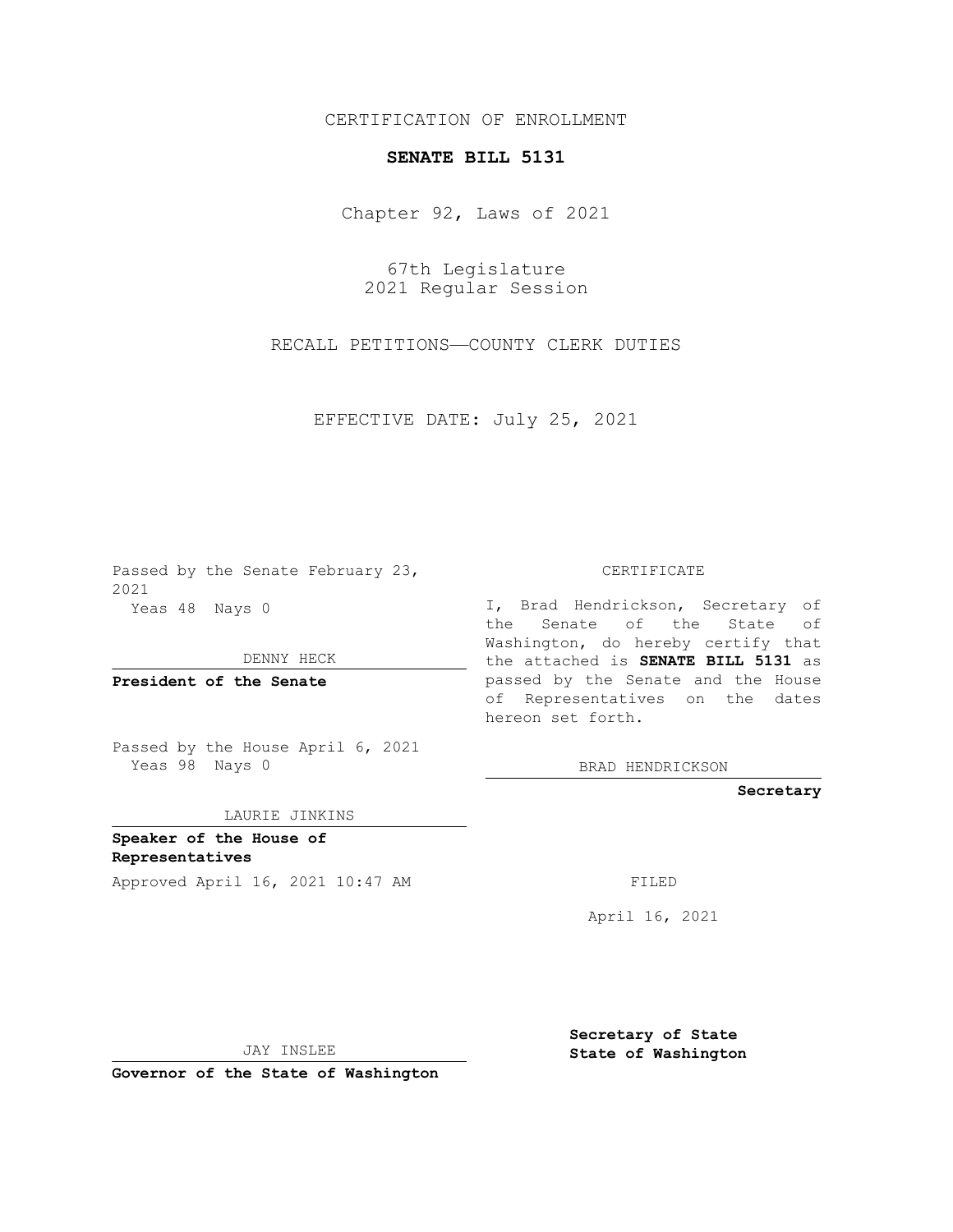## **SENATE BILL 5131**

Passed Legislature - 2021 Regular Session

**State of Washington 67th Legislature 2021 Regular Session**

**By** Senator Holy

Prefiled 01/08/21. Read first time 01/11/21. Referred to Committee on State Government & Elections.

1 AN ACT Relating to county clerks duties related to recall 2 petitions; and amending RCW 29A.56.140.

3 BE IT ENACTED BY THE LEGISLATURE OF THE STATE OF WASHINGTON:

4 **Sec. 1.** RCW 29A.56.140 and 2003 c 111 s 1410 are each amended to 5 read as follows:

6 Within (( $f$ ifteen)) 15 days after receiving the petition, the superior court shall have conducted a hearing on and shall have determined, without cost to any party, (1) whether or not the acts stated in the charge satisfy the criteria for which a recall petition may be filed, and (2) the adequacy of the ballot synopsis. The 11 ((clerk of the superior)) court shall notify the person subject to recall and the person demanding recall of the hearing date. Both persons may appear with counsel. The court may hear arguments as to the sufficiency of the charges and the adequacy of the ballot synopsis. The court shall not consider the truth of the charges, but only their sufficiency. An appeal of a sufficiency decision shall be filed in the supreme court as specified by RCW 29A.56.270. The superior court shall correct any ballot synopsis it deems inadequate. Any decision regarding the ballot synopsis by the superior court is 20 final. The ((court)) clerk shall certify and transmit the ballot synopsis to the officer subject to recall, the person demanding the